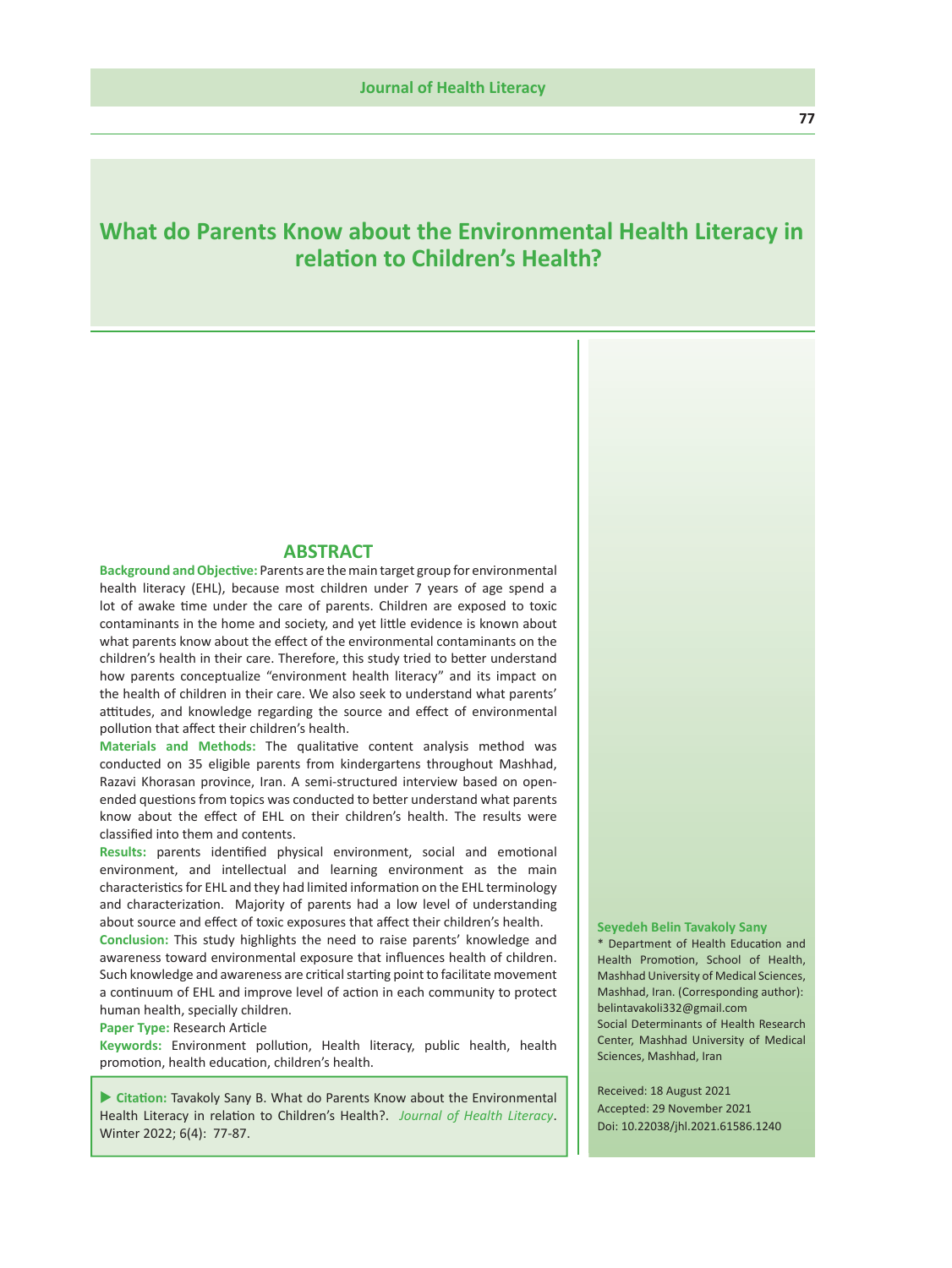## **Introduction**

Toxicant chemicals contaminate in environment such as heavy metals and organic compounds that have been evidenced to have adverse long-lasting effects on human health, specially contributing to asymptomatic diseases until adulthood (1, 2). Children especially the fetus and young child are more vulnerable to contaminants exposures in their environment than adults (1, 3). A childhood is a period of rapid development and growth of children's brains, organs, and immune and metabolic systems. Children breathe, drink, and eat more per kilogram of body weight compared with an adult, thus, increasing the level of contaminates they have to toxicants in their environment(2). Likewise, developmental behaviors, such as crawling and mouthing, put children at higher risk for toxicants exposure (4, 5).

The adverse effect of heavy metals toxicant on children's health has recently been known(1, 6). There is significant evidence that linking heavy metals exposure in childhood, especially lead, to behavioral problems, and neurological and mental damage during young adulthood (7, 8). These are found in several sources, including drinking water, food products, soil, dust, air, imported toys and jewelry, and deteriorating lead-based paint (9, 10). Other toxic pollutants that can adversely affected children's health are anthropogenic organic chemicals pollutants (such as bisphenol A and phthalates)(2, 11), which associated with adverse health outcomes, ranging from early onset of puberty, learning problems, developmental delays, respiratory problems, cancer, cognitive and behavioral problems, asthma, autism, and reproductive problems (12, 13). Children can be exposed to these contaminates from everyday items, such as drink and food, products with fragrance, personal care products, and children's toys (14,

15). Multiple toxic contaminates are commonly observed in a mixture within one exposure source, such as air, drinking water, and food pollution (3, 7). Specific contaminates found in different medias changes between locations but frequently includes toxicants, such as heavy metals, persistent organic compounds (POPs), and volatile organic compounds (VOCs. Exposure to air and food contaminations have been associated with adverse health outcomes, including learning deficiencies, cardiovascular and respiratory disease, and preterm birth outcomes (14, 16, 17). Air and water pollution are specifically listed by Healthy People 2030 as main health social determinants that can lead to health disparities (2).

Among the objectives of active agencies that study on children's health outcomes from exposures to environmental health risks, is to involve societies to promote knowledge and awareness of exposures and to teach them on how to decrease exposures to environmental contaminates(18). This effort is the main part of environmental health literacy (EHL) as an emerging concept that draws from environmental sciences, health literacy, and communication(1). Healthy People organization 2030 identified the adequate health literacy as a high-priority public health issue (3, 19). The general accepted definition was not defined for EHL [32], but it is evidence that EHL contain a wide range of knowledge, a core set of skills, domains, and health promoting behaviors associated to environmental exposures and human health(19). Building on this convergence, EHL is defined "as an emerging and evolving multidisciplinary field that seeks to better understand how individuals and communities make sense of and act on health-related information about environmental hazards"(3). Based on this definition, EHL needs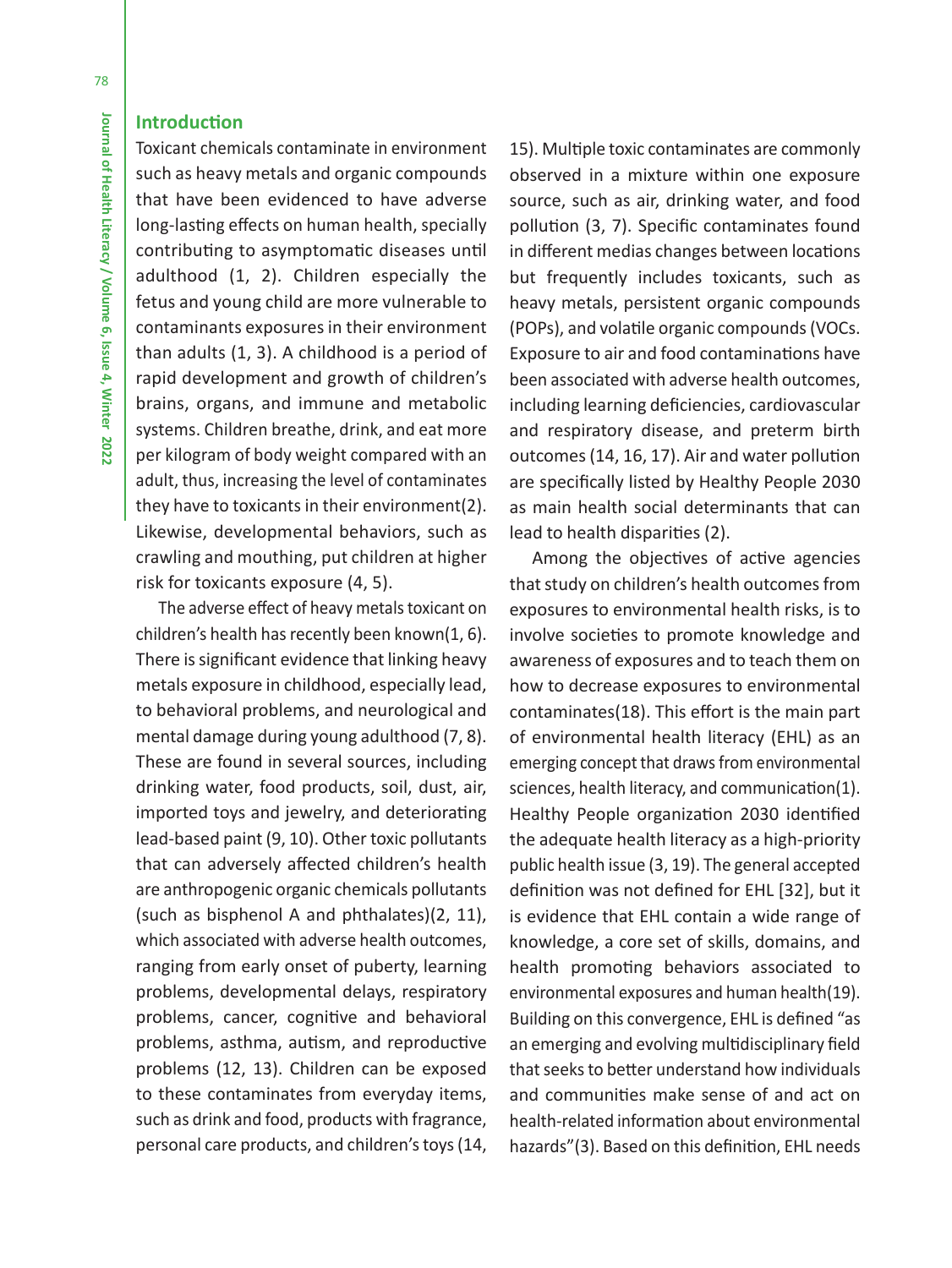79

basic scien ti fic knowledge about exposure pathways, contaminants sources, and human health. Likewise, individuals with adequate EHL require to understand the uncertain ties, responsibili ties, and complicated roles associated with implemen ting informa tion to environmental health decisions and solu tion about human health risk assessment(2).

Several studies reported that improving parents' EHL by providing training program on the source of contaminates exposure, their adverse e ffect, and methods that can be used to decrease toxicant exposure e ffects(20). Previous studies have more examined e ffect of educa tion program on childcare providers and health care professionals (3, 20). Parent are also cri tical target popula tion to protect children from environmental exposures, because all of children spend a more time with their parents (3, 20). Socio-ecological models showed that parents have a cri tical e ffect on children's health through promo ting children's socio-emo tional development, physical activity, and nutrition quality (20, 21). Thus, it is reasonable to consider parents as main target group for educa tional program to improve their knowledge regarding environmental exposure during the childhood.

Although, there is a growing body of studies indica ting that children in home are exposed to variety of environmental toxicants, there is little is qualitative studies were conducted on parent's percep tion and knowledge about e ffect of environmental toxicant on their children's health (1, 6). According to the previous studies, qualita tive methods are prac tical to garner informa tion on knowledge and a ttitudes about EHL because this method can provide comprehensive background for further studies to promote health promo tion strategies and health literacy statues. This qualita tive method allowed us to obtain parents' insight on percep tions of risk, behavior,

prac tice, and other approaches. Therefore, this study tried to better understand how parents conceptualize "children's environment health literacy" and its impact on the health of children in their care. We also seek to understand what parents' a ttitudes, and knowledge regarding the source and e ffect of environmental pollu tion that a ffect their children's health.

## **Material and Methods Study design and Par ticipants**

We performed a qualitative study on parents whose children are being trained in kindergartens throughout Mashhad, Razavi Khorasan province, Iran. Several children under seven years old are being trained at these kindergartens. Therefore, kindergartens were suitable places for us to provide the opportunity for collec ting data.

We provided the list of potential respondents based on the available informa tion in kindergartens that related to parents' characteris tics. Eligible parents were selected from this list, and a member of the study group contacted them sequen tially for an in-depth phone interview. Parents were included if they have children (infant or age 1 to 6 years), able to perform interview, and lived in Mashhad. Finally, 35 parents agreed to complete the interview, at which point it was determined that we had reached theore tical satura tion. We used the purposive sampling method to select par ticipants and the sample size is determined based on theore tical satura tion. A semi-structured interview was conducted to ask par ticipants based on open-ended ques tions from topics. This method is prac tical because it allows par ticipants to discuss and elaborate further important topics. The results were classi fied into themes and content.

## **Interview process and measures**

The phone interviews were conducted by a PhD level researcher who was specialist in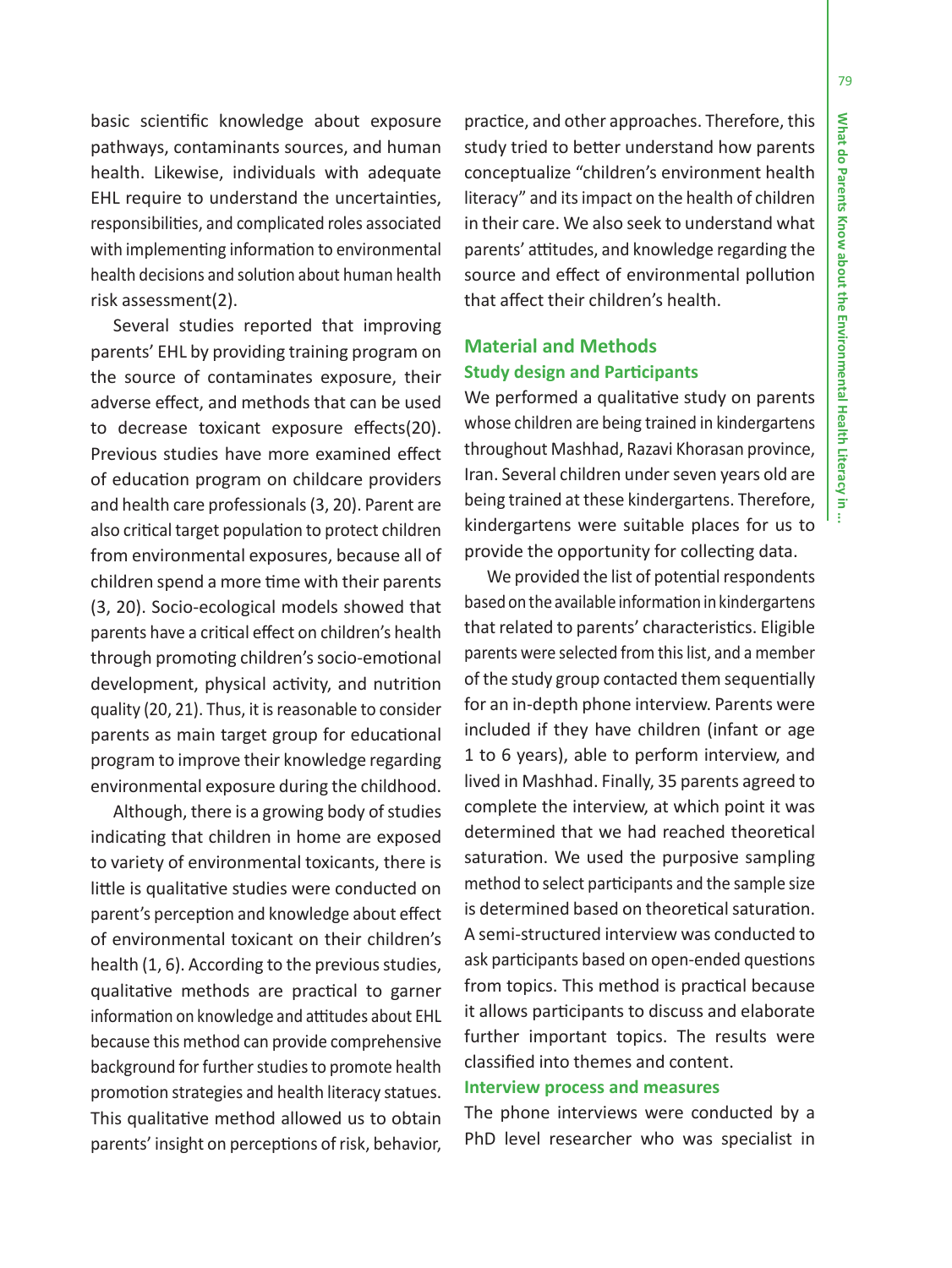environmental health. The semi-structured conversation and open-ended questions were used to develop a conversational dialogue between the parents and the interviewer. It was evidenced that this type of interview helps participants to be comfortable and free to talk about their experience and knowledge about environmental exposures and their effects on their children's health [2]. Interviews scheduled according the parent's availability during the summer 2021, and lasted about one hour. A variety of topics were examined during the interviews process including general questions about the concept of environment and type of contaminates, specific questions related to knowledge of environmental pollutants and exposures, source of exposure, and the questions were followed up with the parents' experiences; for example, they were asked to explain their experience related to kinds of environmental pollutants that they have experienced during raising your child. During interview, the main focus on questions that clarify parents' knowledge status about the concept of environmental health among children.

All interviews were recorded with the consent of the selected parents. The audio interview files were transcript by the interviewer who was specialist in environmental health. A semantic approach to thematic analysis were used to analyze all transcriptions, which allows us to summarize, identify, and interpret the exact meanings of the information. The initial content categories were identified in a subset of transcripts, and then major themes were created by highlighting and identifying individual statements in similar content. We manually reviewed all themes and codes to reach agreement, and discussed on all discrepancies until they reached final consensus. Likewise, we used a checklist of toxicant exposure in

environment to evaluate parent's knowledge about environmental exposure [2]. We read it for participants, then we asked them whether they considered these toxicant exposure as a treat for their child's health or not. Also, we asked parents to rate adverse effect of environmental exposure based on their knowledge (Table 3). **Rigor**

The interviews were repeatedly listened to and checked by the principal investigator and the transcript data were also checked with the participants soon after the interview to resolve the ambiguities. To ensure data credibility, all concepts were noted during the interview and both peer and member checking were also used to assess data dependability. The main results of this research along with the primary categories and codes were identified to some parents, and their idea was obtained. We asked another person, who was not engaged in the study, to analyze some part of the data. Peer checking helps us to find the similarities with the current results. Likewise, opinions from other researchers, and documentation, and evidence from other surveys were effective to improve the confirmability. In addition, by including a comprehensive explanation of the participants, topics, analysis procedures, data collection, and limitations of this survey, we tried to promote transferability in this study.

### **Results**

## **Participant's characteristics:**

Parents demographic characteristics are presented in Table 1. In total, 20 mother and 15 father completed the study. Their mean age was  $25.57 \pm 6.56$  kg/m2 years. Most of the eligible participants were housewives (84.9%), a moderate-income (60.81%), and were diploma (26.30%) or bachelor's degree (27.48%) level of education (53%) (Table 1).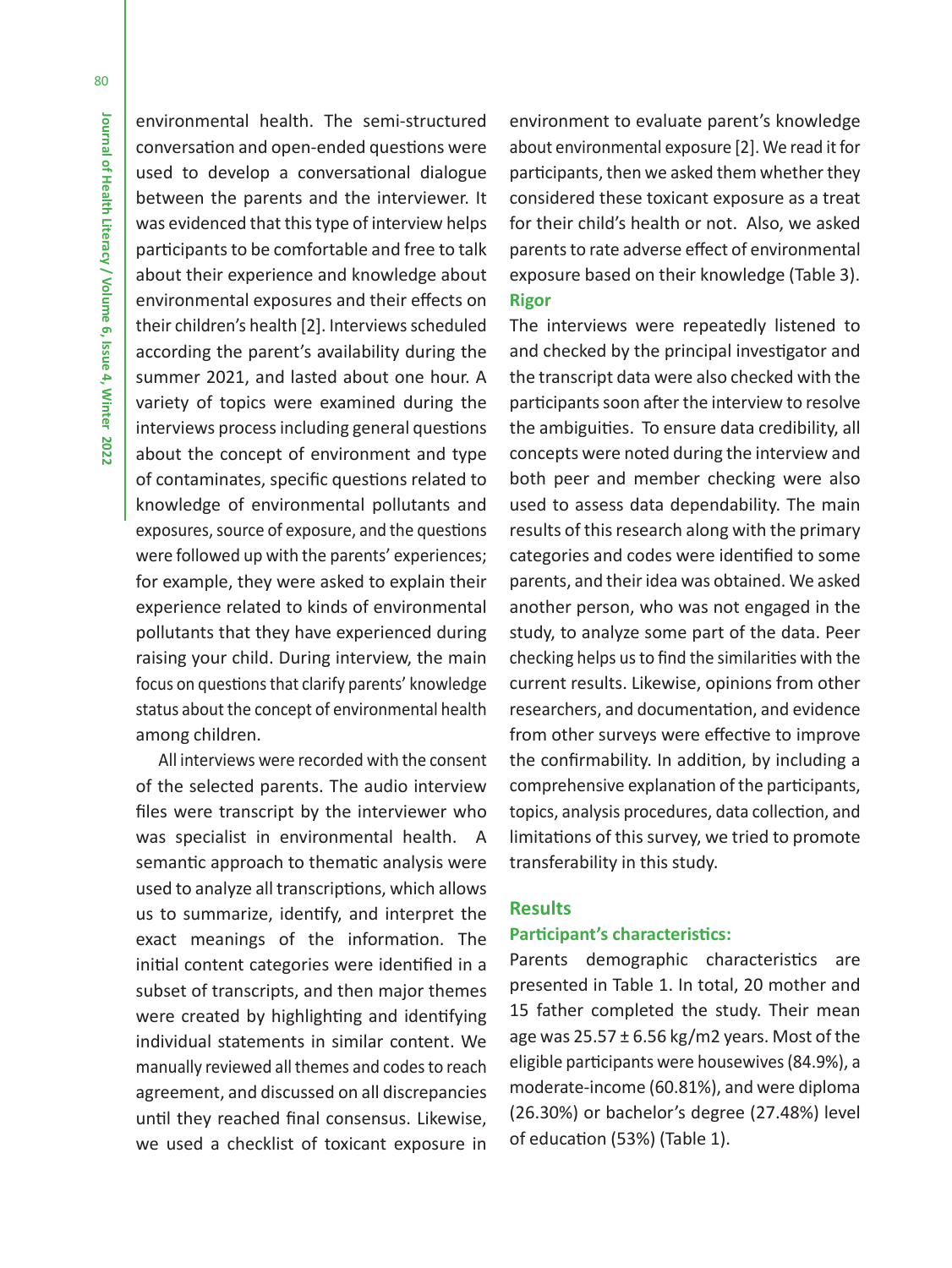81

| <b>Characteristics (n=35)</b> | Sub-<br>characteristics            | <b>Values</b>   |
|-------------------------------|------------------------------------|-----------------|
| Age, years, mean ± SD         | Range: 23-47                       | $35.05 \pm 9.4$ |
| Gender, , n (%)               | Male                               | 15(43)          |
|                               | Female                             | 20(57)          |
|                               | $\leq$ Diploma                     | 5(14)           |
| Education level, n (%)        | Bachelor                           | 20(57)          |
|                               | $\geq$ Master                      | 10 (29)         |
| Employment status,            | Un-Employed                        | 10 (29)         |
| n (%)                         | Employed                           | 25 (71)         |
|                               | Low                                | 10 (29)         |
| Income, $n$ $%$               | Moderate                           | 22(63)          |
|                               | High                               | 3(9)            |
|                               | Infant<br>(4 weeks to 1<br>year)   | 6(17)           |
| Age of children, n (%)        | Toddler<br>(Ages 12 -24<br>months) | 10 (29)         |
|                               | preschooler<br>(Ages 2–7 years)    | 19 (54)         |

#### **Table 1. Subject demographic characteris tics**

±: Showing mean score (standard devia tion); n: number of eligible par ticipants;

### **Meanings of Environment**

At first time of the interview, we asked parents about "What do you think about the environment means?" Parents mainly responded this ques tion based on three main themes including social– emo tional environment, learning environment, and physical condi tion in environment, which surrounded children place (Table 2). The majority of parents (97%) referred the physical condi tion in environment, such as the safe and clean spaces or places child use every day to grow, eat, play, sleep; the outdoor (yard or garden, and park) and the society (street, school, and kindergartens) where child grow.

 "To me, an environment is a space for the daily use of children in which children grow and do their physical ac tivi ties. " (par ticipants# 2).

 "Environmental is an outdoor place such as park, garden, and the street that should be safe and clean." (par ticipants# 4).

"I think that paying attention to planning for the development of beauty indicators in the environment can be e ffec tive in promo ting children's mental health and crea tivity" (par ticipants# 6).

"In my opinion, a healthy environment (an environment that has clean air and drinking water) develops health indicators in the society popula tion, especially in the child popula tion" (par ticipants# 12).

Lower half (32%) covered aspects of the social and emo tional environment, including safe sense of feeling, warmth and accep ting environment to learn and develop, having close rela tionships with their parents, and knowing they will be supported by the parents and other family members to develop their independence and life skills.

"The warmth and suppor tive environment are the main factor that should be considered in each place (home or school) to promote quality of life among children" (par ticipants# 30).

In this study only 22 % of par ticipants gave responses that related to the intellectual and learning environment including the spaces and time child use for learning, testing idea, and demonstra ting their theories in prac tice, such as educa tional materials and program.

"An ideal environment is one that helps the child develop skills and crea tivity" (par ticipants# 30).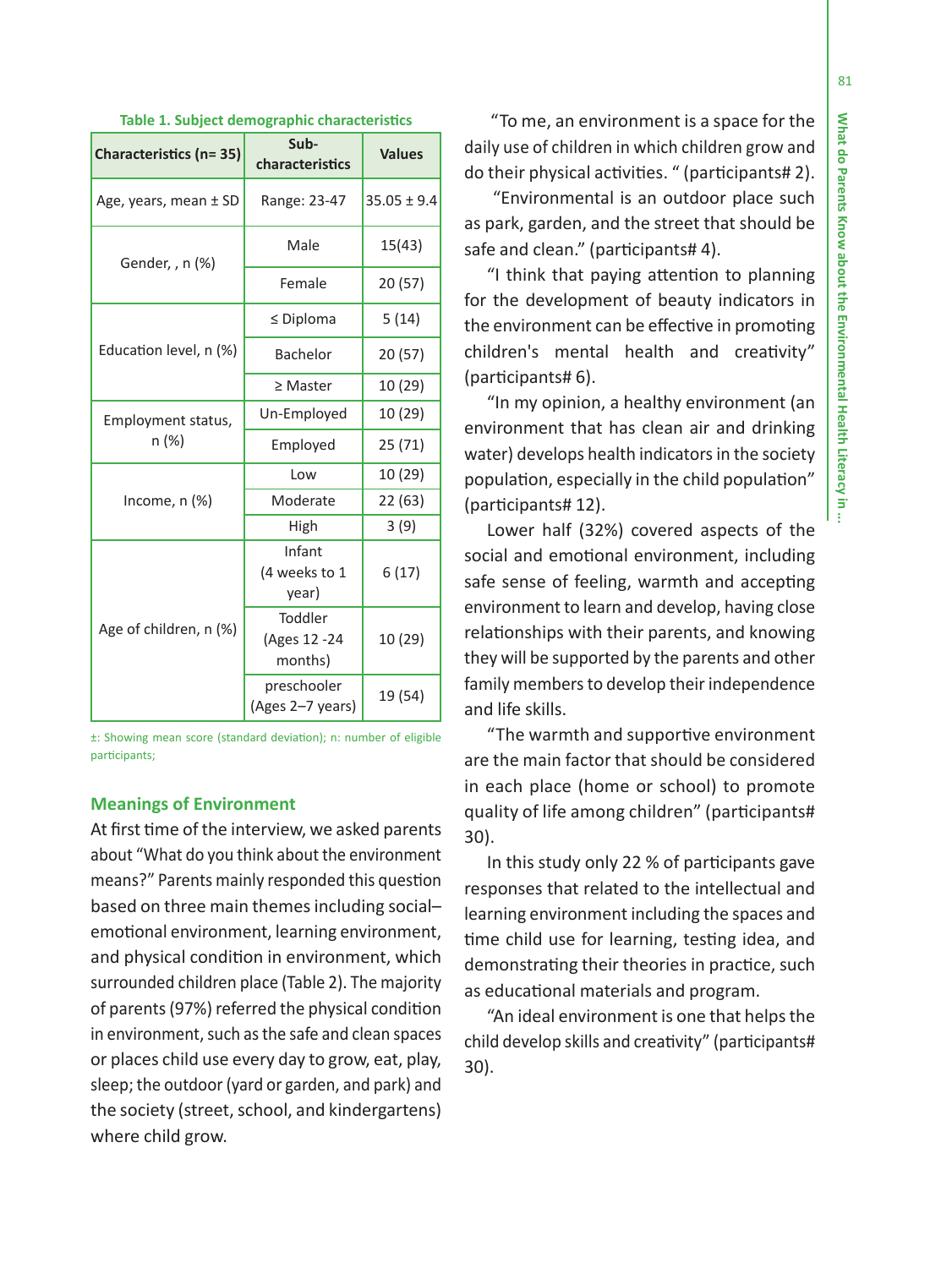#### **Table 2: Content of Environmental Health Quality Themes**

|                | <b>Themes</b>                               | <b>Contents</b>                                                                                                                                                                                                                                                         |
|----------------|---------------------------------------------|-------------------------------------------------------------------------------------------------------------------------------------------------------------------------------------------------------------------------------------------------------------------------|
| 1              | Physical<br>condition in<br>environment     | Safe and clean spaces or places in<br>outdoor and indoor, Clean air and<br>drinking water, the beauty of the<br>environment, Easy access public areas<br>and facilities.                                                                                                |
| $\mathfrak{p}$ | Social and<br>emotional<br>environment      | safe sense of feeling, warmth and<br>accepting environment to learn and<br>develop, having close relationships<br>with their parents, and knowing they<br>will be supported by the parents and<br>other family members to develop their<br>independence and life skills |
| 3              | Intellectual<br>and learning<br>environment | the spaces and time child use<br>for learning, testing idea, and<br>demonstrating their theories in<br>practice, such as educational materials<br>and program                                                                                                           |

## **Meanings of Children's Environmental Health literacy**

We asked parents "What does the term 'children's environmental health literacy' mean to you?" Over half (58%) told they had never heard the term, and majority of parents only talked about the physical condition in environment. They specifically mentioned clean and safe place (e.g., do not expose children to pathogens or accidents), getting outside enough, and controlling the spread of toxins and pathogens in environmental medias.

"In my opinion, children's environmental health means keeping children in an environment that does not harm them in terms of health and safety" (participants# 1).

"In a healthy environment, children are very unlikely to be exposed to pathogens and regular accidents, and this leads to a safe environment for the child. " (participants# 17).

To me, maintaining the children's environmental health is very important. For example, cleaning the house every day is very important, especially

cleaning carpets and hardwood floors, because it leads to the cleaning of dust and dirt in the house. (Participant #25).

Close to half (42%) talked about the child's physical health including vaccination, and appropriate nutrition and physical activities.

«To me, an environmental health literacy for children is related to an environment in which health indicators (e.g. vaccination and regular medical checkups) are at the desired level and the child has a healthy diet, as well as appropriate places for physical activities is considered " (participants# 24).

"To me, that means that a healthy environment for children is a place where they can easily access health and leisure services and this service is provided to them for free or at a low cost « (participants# 30).

Close to one third of participants talked about social and emotional factors are essential to considered for children's environmental health such as close relationships between parents and children, positive relationship between children and others kids, home environment, parents and family member 's mental health, and a safe place to express their feelings over a range of emotions.

"So environmental health is would be the children being able to close relationship with your parents and others people (such as clos family member, kindergarten teacher, and baby sister) around them to express their feelings, and also children need warmth, friendly, and safe place or home to better learn life skills and experience their independence»(participants# 30).

«To me, environmental health literacy for children related to a situation where the child can easily communicate and play with other kids, and if the child has a problem, he can easily ask people for help from their parent or another people such as clos family member, and kindergarten teacher. Also these people should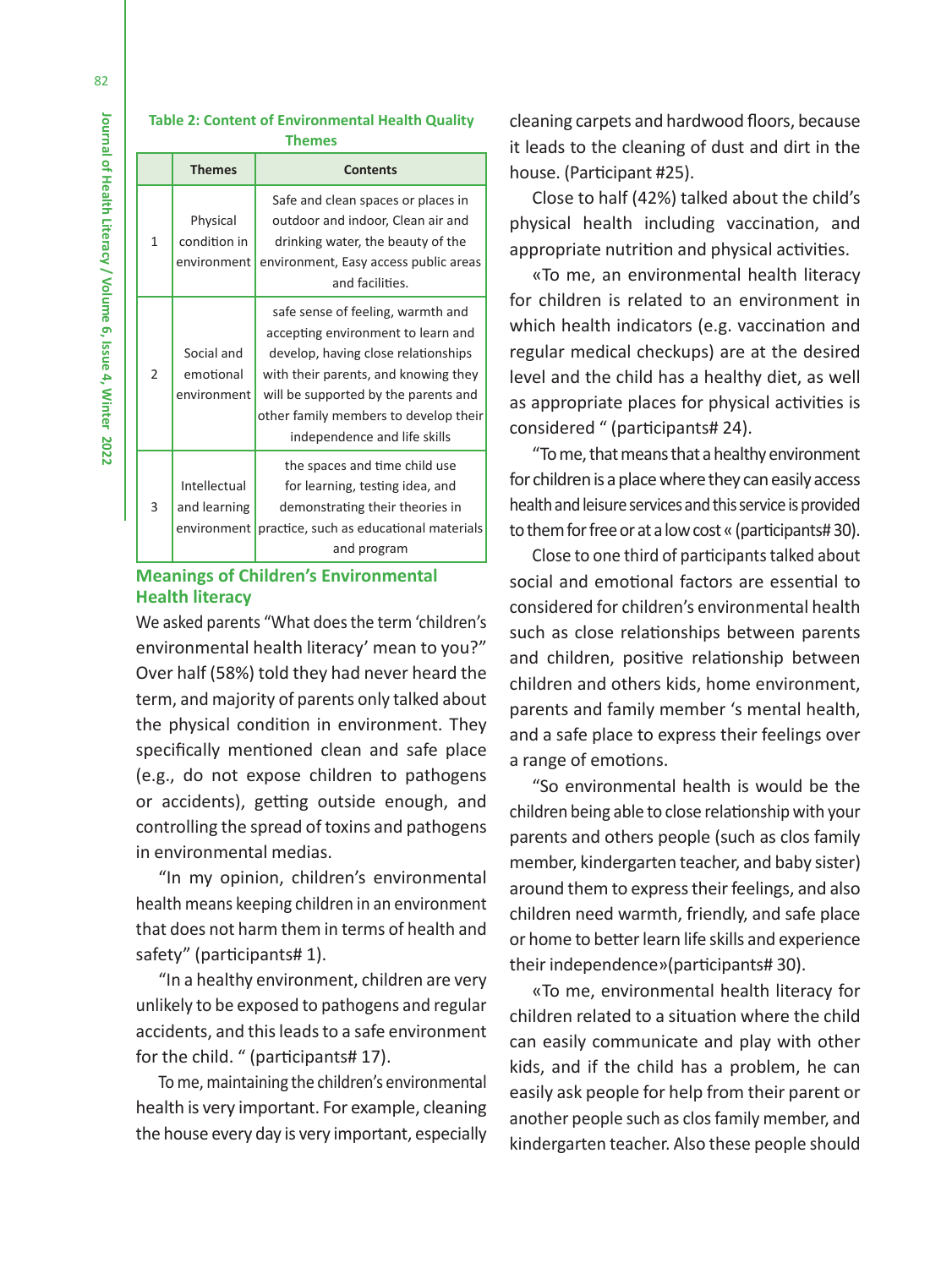## healthy and encouraging» (Par ticipant #10). **E ffect of environmental exposure on children's health**

Only 35% of parents talk about quality of air, water, and food, and environmental contaminates. These parents men tioned air dust, smoke, chemical contamina tions in food product, toys, carpet and furniture, water quality, and radon tes ting. We asked parents about the e ffect of the environment on health of your children. We also encouraged parents to think about environmental toxic contaminates, instead of other aspects of environment. The most frequent response related to adverse e ffect of air quality on children health. These parents were concern regarding nega tive e ffects of outdoor dusts and smoking, radon, seasonal allergies, strong cleaners, and chemical pollutants from crops and toys.

threat to our children because children play and run in this air, and without a doubt, the toxins in the polluted air harm them more than adults"(Par ticipant #15).

"Many media outlets talk about the e ffect of lead in polluted air on human health, and its effects on children›s health are worrying. My wife and I do not allow our children to leave the house when the weather in the city is unhealthy" (Par ticipant #11).

A few (19%) parents were concerned about presence of chemical contaminants in food products and drinking water, but a majority of parents were not concerned about water quality and food quality.

"According to the treatment system, municipal water is not polluted and its use does not harm the health of children. I don't worry about quality of drinking water (Par ticipant #33).

| pollutants sources                  | Do not know | No adverse<br>effect | <b>Moderate</b><br>adverse effect | <b>Serious adverse</b><br>effect |
|-------------------------------------|-------------|----------------------|-----------------------------------|----------------------------------|
| drinking water pollution            | 5%          | 91%                  | 3%                                | 1%                               |
| Air pollution inside                | 17%         | 53%                  | 25%                               | 5%                               |
| Air pollution outside               | 3%          | 25%                  | 28%                               | 44%                              |
| Heavy metals                        | 15%         | 75%                  | 5%                                | 5%                               |
| Asbestos                            | 22%         | 88%                  | $\overline{\phantom{a}}$          | $\sim$                           |
| Pesticides                          | 2%          | 68%                  |                                   | 30%                              |
| Chemicals in art supplies           | 15%         | 80%                  | 2%                                | 3%                               |
| Chemicals in rugs and furniture     | 22%         | 68%                  | $\overline{\phantom{a}}$          | 10%                              |
| <b>BPA</b>                          | 22%         | 68%                  | 3%                                | 7%                               |
| <b>PBDEs</b>                        | 31%         | 53%                  | 6%                                | 10%                              |
| PFCs                                | 33%         | 59%                  | 8%                                | ä,                               |
| Chemicals in personal care products | 7%          | 90%                  | 3%                                | L,                               |
| Chemicals in children's toys        | 2%          | 96%                  | 2%                                | ÷                                |
| PBBs                                | 29%         | 61%                  | 2%                                | 8%                               |
| hormones in food                    | 11%         | 69                   | 12%                               | 8%                               |
| antibiotics in food                 | 5%          | 73%                  | 2%                                | 20%                              |
| Pesticides and heavy metals in food | 2%          | 65%                  | 15%                               | 18%                              |
| Dust                                | 5%          | 37%                  | 28%                               | 30%                              |
| Triclosan                           | 42%         | 28%                  | 17%                               | 13%                              |
| Phthalates                          | 55%         | 25%                  | 20%                               |                                  |

"In my opinion, air pollu tion is a serious

**Table 3: parent's knowledge about sources and e ffect of environmental exposures on their children** 

BPA:bisphenol A; Polybrominated diphenyl ethers (PBDEs) and polybrominated biphenyls (PBBs); Per fluorochemicals (*PFCs*)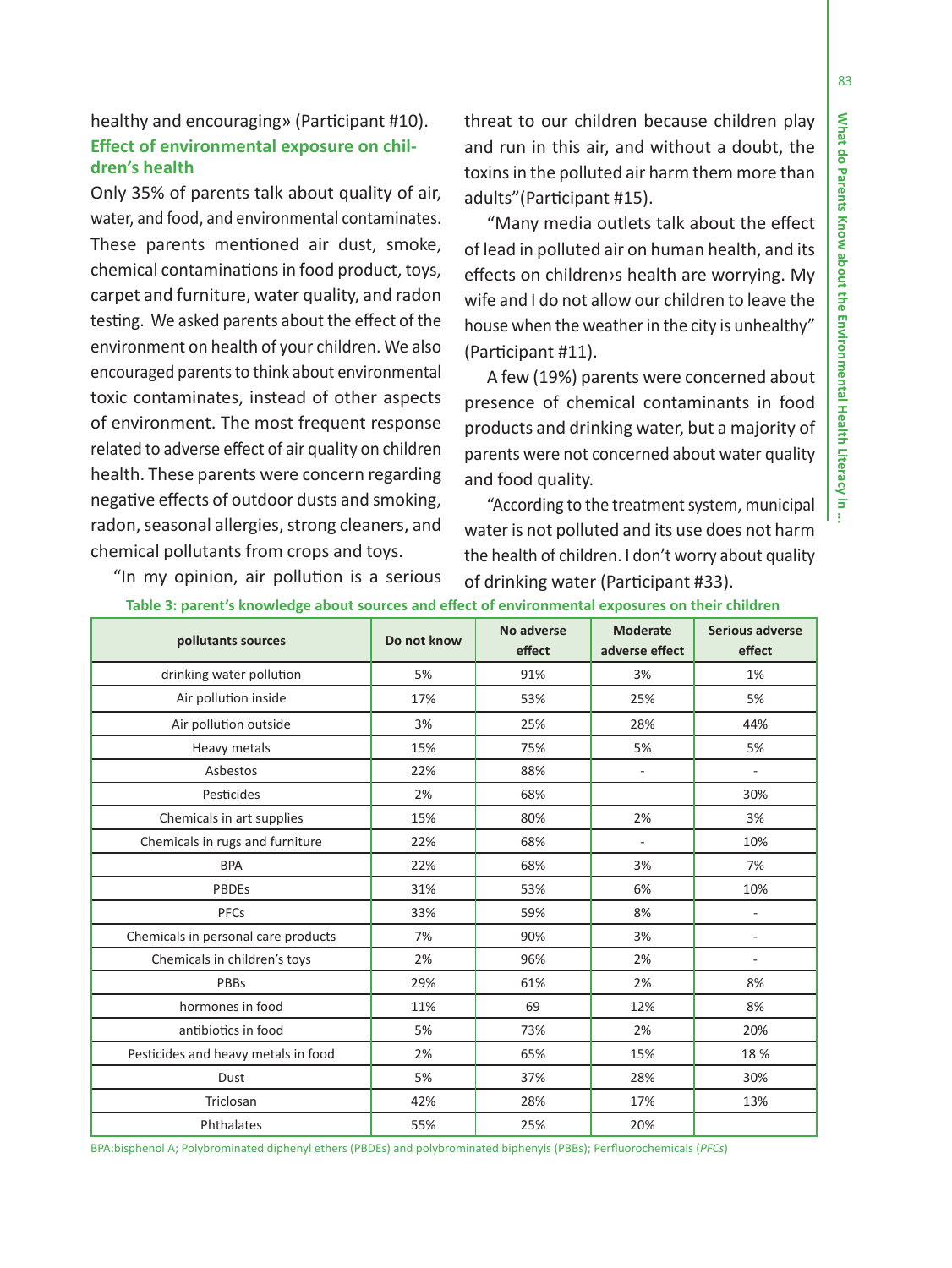"I trust the food products in the market because those prepared are based on the standard methods and strict quality control, so I don't have any concerns about that." I'm sure food products are good" (Participant #18).

In addition, according to the list of toxicant exposure, majority of parents were either unaware about toxicant exposure in environment. They indicated that these toxicant exposures were not a problem and only some participants consider those pollutants as moderate problem or serious problem (Table 3).

## **Discussion**

This study is the first study in Iran, which tried to better understand how parents conceptualize "environment health literacy" and its impact on the health of children in their care. Our finding showed that parents in Iran were more concerned with physical environment than social– emotional environment and intellectual–learning environment. Parents believed that the clean and safe spaces or places child use every day to grow, eat, play, sleep, is main aspect of environment that may influence their child's health. Second priority for parents related to social and emotional environment such as safe sense of feeling, warmth and accepting environment to learn and develop, having close relationships with their parents and others people such as close family members, baby sister or kindergarten teacher. It seems that the intellectual and learning environment had lowest priority for parents in this study. This could be due that a variety of factors have been associated with individual's approaches regarding EHL such as awareness and knowledge, attitude, and socio-demographic factor (2, 3). Numerous studies show that parents who have a high level of awareness and positive attitude regarding EHL not only care their child's physical environment but also pay more attention to

also other aspects of the environment including intellectual and learning environment and socialemotional environment for their child's learn and develop (1, 21). Our result is also consistent with study that was conducted by Brenda et al., in 2021 on implications for environmental health literacy efforts among American childcare providers and parents (2). They reported that most of the childcare providers and parents (around 92%) gave responses that related to the physical environment and over half (58%) mentioned aspects of the social- emotional environment, and only 28% of participants addressed the intellectual and learning environment as main aspect of environment for child's health (2).

Likewise, over half the parents indicated that were unsure about meaning of the term children's environmental health literacy or they had never heard it that was consistent with several studies (1, 19, 21) in world because EHL is a new sub-discipline that is recently developing to combines key principles and main health elements from the fields of health literacy, safety culture, communications research, environmental health, and risk communication (19, 21). Since, people have limited information on the EHL terminology and characterization of EHL, defining the term EHL is critical to greater action to protect environmental health and human health.

In case of effect of environmental exposure on children's health", parents were mostly concerned with adverse effect of air quality as environmental exposures and considers air pollution as a significant risk factor to the health of their children. The most frequent response related to air quality focus on negative effects of vehicle smoking, radon, outdoor air quality (dusts and smoke), seasonal allergies, strong cleaners, and chemicals from crops and toys. Likewise, most of the parents were not concern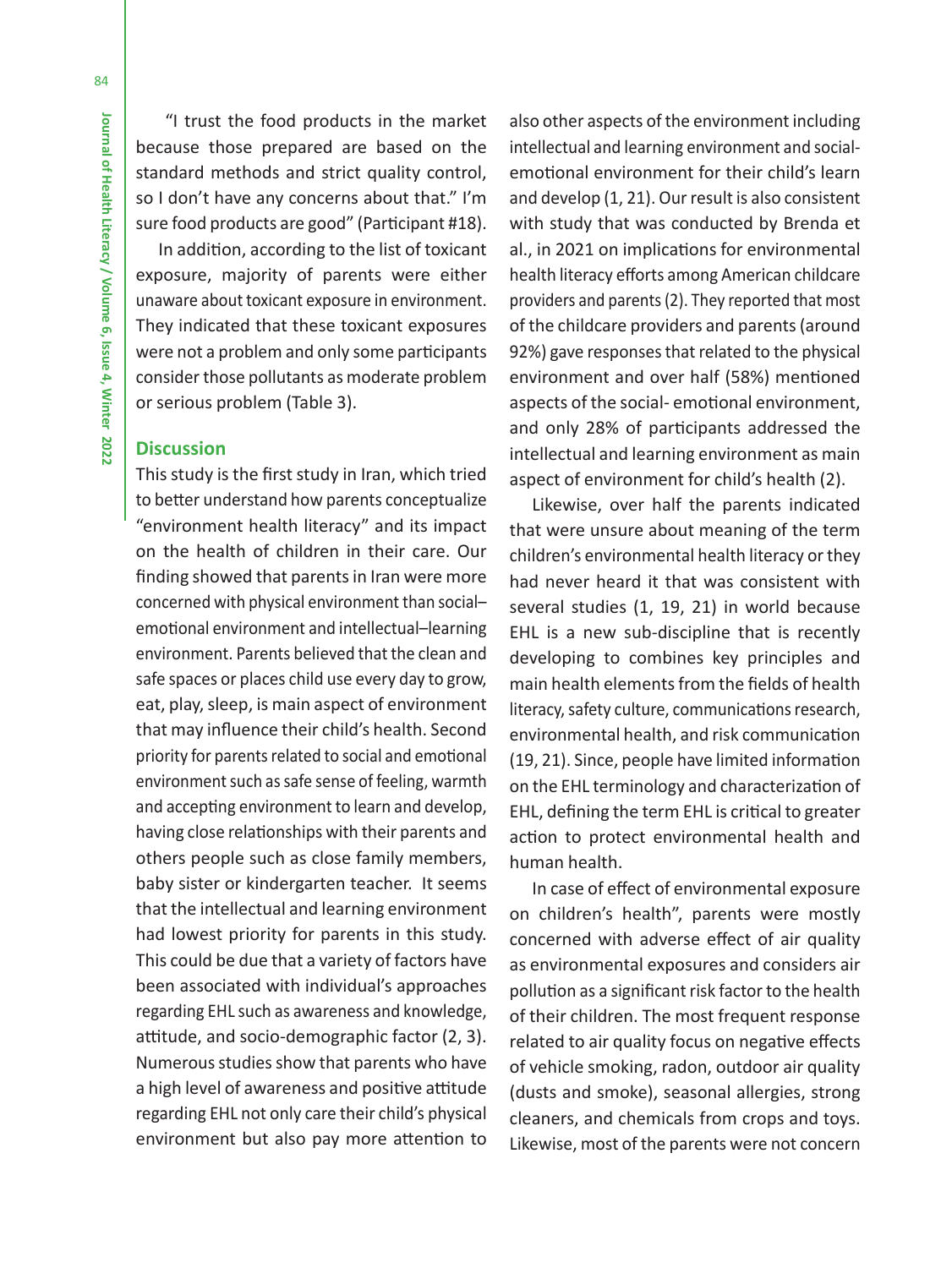about environmental toxicants that related to quality of water and food product and they did not consider these types of pollutants as posing a cri tical risk for the health of their children (Table 3). This finding is consistent with the study of Brenda et al. and Kathleen M. Gray in USA that found the confusion around EHL terminology and individual' percep tions toward risks posed by toxicant exposure in environment (2, 20, 22). They reported that the low knowledge regarding EHL is a serious complica tion that may a ffects community health. Therefore, to be tter understand the suscep tibility and threat to a toxic chemicals pollutants toxicant environmental exposure in their environment, a people would need to have a basic knowledge and awareness of the concept of EHL science(1, 21).

The main point in this study is the inadequate level of parent's knowledge regarding to poten tial risks posed by toxic chemicals in environment. This is a serious implica tion for health risk in each community(20, 21). Therefore, to understand the threat and suscep tibility to a toxicant exposure in environment, parents would need to have basic informa tion related to environmental toxic exposure and their pathways into human body. In fact, parents need to aware with the basic informa tion related EHL that a ffect human health as follow: (1) toxic chemicals pollutants, in environment medias such as air, soil, and water, can harm health; (2) aware exposure 's pathways to human body (e.g., dermal, aspira tion and oral); (3) their adverse e ffect on human health; (4) informed ac tion and decisions to control or reduce their adverse e ffects(10, 21).

We faced some limitations during this study. We could not able to address the cultural context in fluences EHL and the parent's ac tion linked EHL during this study because of the COVID lockdown. Therefore, examining of the e ffect of cultural context and parent's ac tion through

cross-sec tional study is essen tial to assess the culturally knowledge that is associated with EHL. Our finding may not be representa tive for en tire communi ties because this study was only done in a metropolis of Iran. Although, we tried to decrease these biases by conduc ting the interviews without rush, give appropriate time to study populations.

**Conclusion:** In this study, parents were more concerned with physical environment than social–emo tional environment and intellectual– learning environment. Our finding showed that limited informa tion on source and e ffect of toxic exposures that a ffect their children's health., and they did not consider these aspects of environment as a threat to the health of children in their care. Likewise, parents have limited informa tion on the EHL terminology and characteriza tion of EHL. Therefore, this study highlights the need to raise parents' knowledge and awareness toward environmental exposure that in fluences health of children. Such knowledge and awareness are cri tical star ting point for EHL to promote community health if combined with self-efficacy for specific behaviors, seeking informa tion abili ties, and decision-making skills. We suggest that individuals in each society need move along a con tinuum of EHL, which links understanding of how environmental pollutants can harm human health with community and individual ac tivi ties, by clearly combining selfefficacy and health protective decisions making skills. These e fforts can e ffec tively facilitate movement a con tinuum of EHL and improve level of ac tion in each community to protect human health, especially children.

**Acknowledgements:** We would like to thank all the vice president of research in Mashhad University of Medical Sciences.

**Funding:** This study was supported by grants from the Mashhad University of Medical Science, Iran.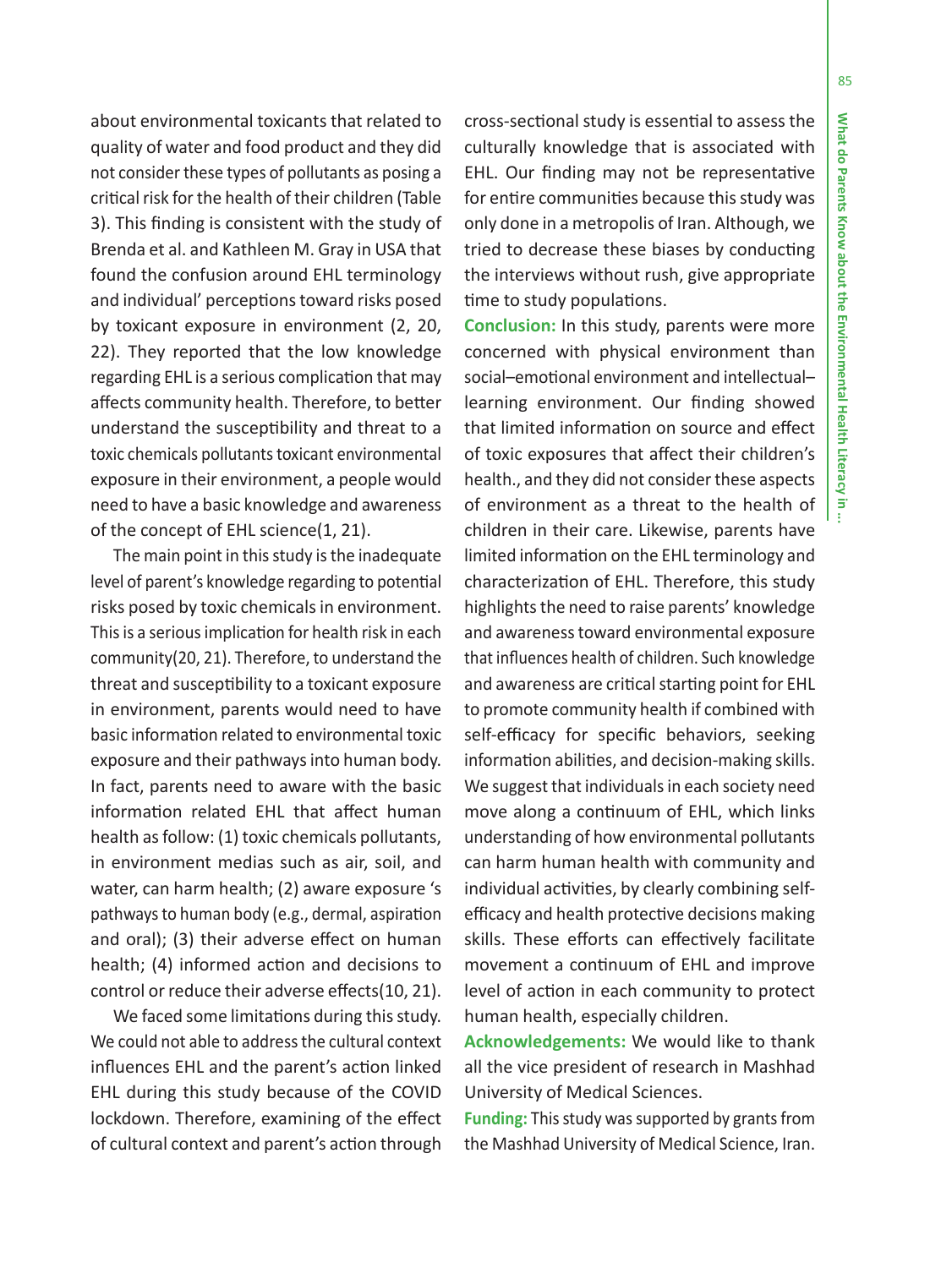Conflict of interest: All authors declared that they have no conflicts of interest in this work. **Ethics approval and consent to participate:**  This study was conducted with consideration of Helsinki Declaration in all phases of the study. Confidential data treatment was guaranteed. Written informed consent was obtained from the participants. At the beginning of the interview, the participants acquainted themselves with the

### **References**

- 1. Finn S, O'Fallon L. The emergence of environmental health literacy-from its roots to its future potential. Environmental health perspectives. 2017;125(4):495-501. h tt ps://doi.org/10.1289/ehp.1409337 PMid:26126293 PMCid:PMC5382009
- 2. Koester BD, Sloane S, Fujimoto EM, Fiese BH, Su LY-F. What Do Childcare Providers Know about Environmental Influences on Children's Health? Implications for Environmental Health Literacy Efforts. International journal of environmental research and public health. 2021;18(10):5489. h tt ps://doi.org/10.3390/ijerph18105489 PMid:34065537 PMCid:PMC8160689
- 3. Davis LF, Ramirez-Andreotta MD, McLain JE, Kilungo A, Abrell L, Buxner S. Increasing environmental health literacy through contextual learning in communities at risk. International journal of environmental research and public health. 2018;15(10):2203. h tt ps://doi.org/10.3390/ijerph15102203 PMid:30304865 PMCid:PMC6210322
- 4. Khorasani MY, Langari H, Sany SBT, Rezayi M, Sahebkar A. The role of curcumin and its derivatives in sensory applications. Materials Science and Engineering: C. 2019;103:109792. https://doi.org/10.1016/j.msec.2019.109792 PMid:31349416
- 5. Jafari Y, Vahedian-Shahroodi M, Tehrani H, Haresabadi M, Shariati M. The relationship between caregivers' health literacy and the behavior of women with multiple sclerosis. Iranian Journal of Obstetrics, Gynecology and Infertility. 2018;21(7):71-64.
- 6. Sany ST, Monazami G, Rezayi M, Tajfard M, Borgheipour H. Application of water quality indices for evaluating water quality and anthropogenic impact assessment. International journal of environmental science and technology. 2019;16(7):3001-12. https://doi.org/10.1007/s13762-018-1894-5
- 7. Sany SBT, Hashim R, Salleh A, Rezayi M, Safari O. Ecological quality assessment based on macrobenthic assemblages indices along West Port, Malaysia coast. Environmental earth sciences. 2015;74(2):1331-41. https://doi.org/10.1007/s12665-015-4122-3
- 8. Rezayi M, Heng LY, Abdi MM, Noran N, Esmaeili C. A thermodynamic study on the complex formation between tris (2-Pyridyl) methylamine (tpm) with Fe 2, Fe 3, Cu 2 and

purpose of the study, method of interviewing, privacy, and confidentiality of the study. The interviews were set up individually, at a place suggested by the interviewees at an agreed time. The interviewees were allowed to leave the study at any time. Availability of data and materials Data from this study will not be openly available until planned publication outputs have been completed.

Cr 3 cations in water, acetonitrile binary solutions using the conductometric method. Int J Electrochem Sci. 2013;8:6922-32.

- 9. LaVeaux D, Simonds VW, Picket V, Cummins J, Calkins E. Developing a Curriculum for Change: Water & Environmental Health Literacy in a Native American Community. Progress in community health partnerships: research, education, and action. 2018;12(4):441.
- 10. Hashemi M, Sadeghi A, Saghi M, Aminzare M, Raeisi M, Rezayi M, et al. Health risk assessment for human exposure to trace metals and arsenic via consumption of hen egg collected from largest poultry industry in Iran. Biological Trace Element Research. 2019;188(2):485-93. https://doi.org/10.1007/s12011-018-1437-4 PMid:30019208
- 11. Tehrani GM, Rosli H, Sulaiman A, Sany BT, Salleh A, Owfi F, et al. Petroleum hydrocarbon assessment in the wastewaters of petrochemical special economic zone and sediment benchmark calculation of the coastal area-northwest of the Persian Gulf. Iranian Journal of Fisheries Sciences. 2014;13(1):119-34.
- 12. Sany SBT, Narimani L, Soltanian FK, Hashim R, Rezayi M, Karlen DJ, et al. An overview of detection techniques for monitoring dioxin-like compounds: latest technique trends and their applications. RSC advances. 2016;6(60):55415-29. https://doi.org/10.1039/C6RA11442C
- 13. Tajfard M, Tavakoly Sany SB, Avan A, Latiff LA, Rahimi HR, Moohebati M, et al. Relationship between serum high sensitivity C-reactive protein with angiographic severity of coronary artery disease and traditional cardiovascular risk factors. Journal of cellular physiology. 2019;234(7):10289-99. https://doi.org/10.1002/jcp.27945 PMid:30548615
- 14. Sany BT, Sulaiman A, Monazami G, Salleh A. Assessment of Sediment Quality According to heavy metal status in the West Port of Malaysia. World Academy of Science, Engineering and Technology. 2011;74:639-43.
- 15. Alami A, Tavakoly Sany SB, Tehrani H, Lael-Monfared E, Hosseini Z, Jafari A. The effect of educational intervention on iron and vitamin D consumption based on the theory of planned behaviour in Iranian adolescent girls: a quasi-experimental study. International Journal of Health Promotion and Education. 2019;57(6):316-31. https://doi.org/10.1080/14635240.2019.1632732